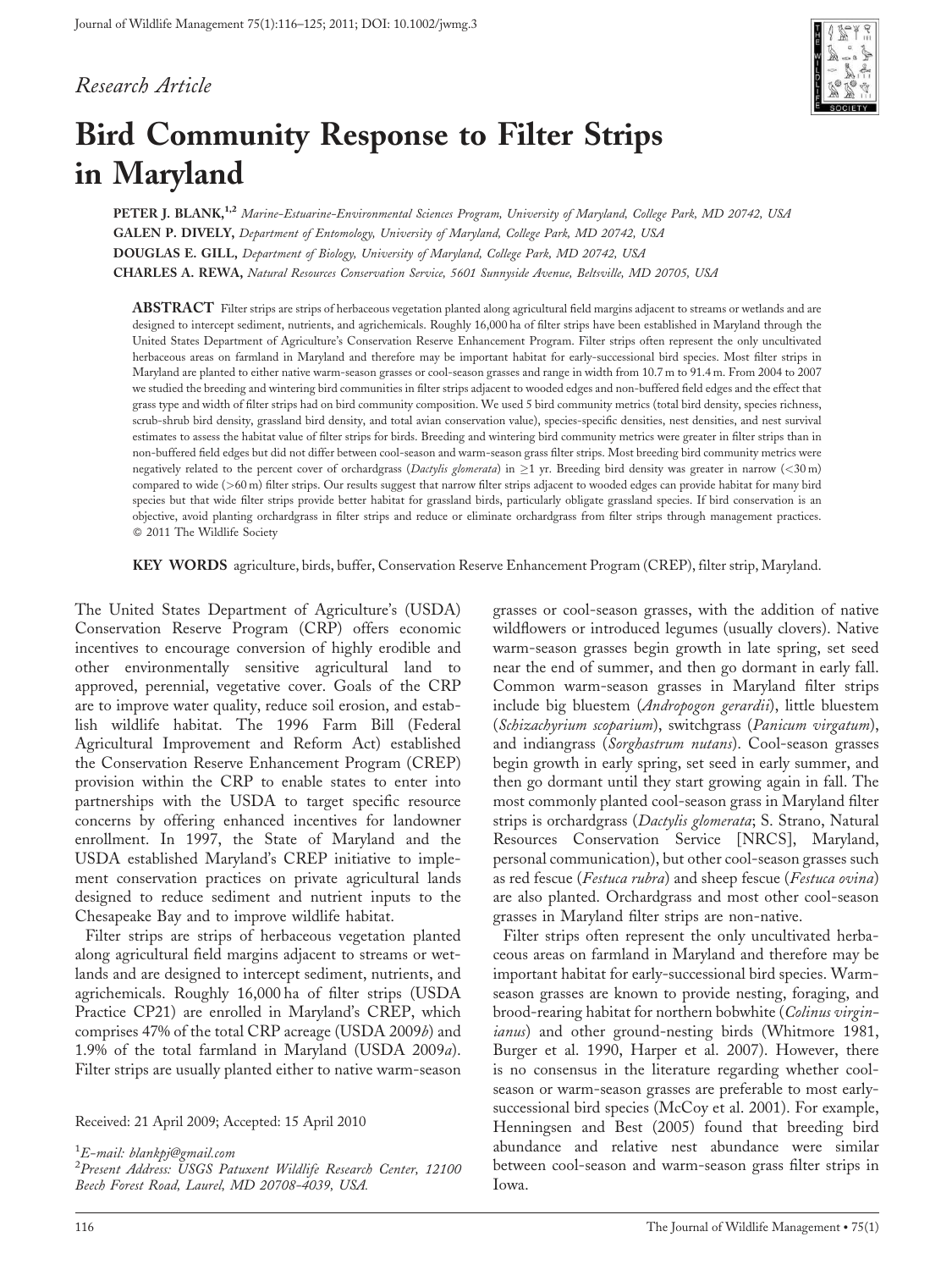Filter strips in Maryland range from 10.7 m to 91.4 m wide. Bird communities are affected by the width of strip-cover habitats (i.e., narrow or linear habitats; Best 2000, Clark and Reeder 2005). Wider strip-cover habitats are often associated with greater bird abundance or species richness (e.g., Stauffer and Best 1980; Davros 2005; Conover et al. 2007, 2009). However, few studies have evaluated the bird response to herbaceous strip-cover habitat >40 m such as filter strips created through Maryland's CREP (Clark and Reeder 2005).

We conducted this study in response to the needs of land managers and conservation planners seeking to improve the habitat quality of filter strips for birds on agricultural land in the Mid-Atlantic region. Our primary objectives were to determine the composition of breeding and wintering bird communities in CREP filter strips and non-buffered field edges and to determine how bird use is affected by filter strip grass type (cool-season vs. warm-season) and width. We chose a community-based approach because although some individual species require specific conservation attention (Hunter et al. 2001, Wiens et al. 2008), effective conservation efforts should be focused on entire communities (Hunter et al. 2001). We focused particular attention on the response of grassland and scrub-shrub species because these guilds are experiencing substantial population declines (Askins 1993, Hunter et al. 2001) and because they include early-successional species that are likely to benefit from the installation of filter strips.

# STUDY AREA

We conducted our study on the Eastern Shore of Maryland (the area of the state east of the Chesapeake Bay) which had approximately 46% of land in farms (USDA 2009a) and

approximately 77% of the CREP filter strips in the state (USDA 2007). Maryland's Eastern Shore is in the Atlantic Coastal Plain Province and has flat topography. Study sites were located in CREP filter strips and non-buffered field edges (controls) on farms in 3 counties: Caroline, Queen Anne's, and Talbot. Most farms in these counties contained row-crop agriculture interspersed by upland forest blocks or forested wetlands. All filter strips were between corn or soybean fields and a deciduous wooded edge and were originally planted between 1997 and 2004. Nonbuffered field edges were cultivated areas on the margins of row-crop fields (corn or soybean) adjacent to a deciduous wooded edge.

# METHODS

#### Study Site Selection and Classification

Our goal was to select a representative sample of CREP filter strips that included cool-season and warm-season grass filter strips across a range of widths. We classified the grass type of each filter strip as either cool-season or warm-season based on the original conservation plan of operation indicated by local NRCS county office records, and we verified the grass type through vegetation surveys or visual inspections. We attempted to select roughly equal numbers of cool-season and warm-season grass filter strips but were granted access to more warm-season grass sites (Table 1). We established study sites in CREP filter strips and non-buffered field edges based on the following criteria: study sites were 1) on separate fields,  $2) \ge 100$  m apart, 3) and  $\geq$ 50 m from the end of the field or from an edge where there was a distinct habitat change (e.g., roads or houses).

Table 1. Mean length and width (m) of study sites on the Eastern Shore of Maryland, USA, in which we conducted bird surveys from 2004 to 2007.

| Season                          |                  |                             |           |                  |      |  |
|---------------------------------|------------------|-----------------------------|-----------|------------------|------|--|
| Habitat type                    |                  |                             | Length    | Width            |      |  |
| Width class                     | $\boldsymbol{n}$ | $\overline{x}^{\mathbf{a}}$ | <b>SD</b> | $\overline{x}^a$ | SD   |  |
|                                 |                  |                             |           |                  |      |  |
| Breeding seasonb                |                  |                             |           |                  |      |  |
| Non-buffered field edges        | 15               | 369.3                       | 206.5     | 45.0             | 0.0  |  |
| Cool-season grass filter strips |                  |                             |           |                  |      |  |
| Narrow                          | 12               | 452.3                       | 243.3     | 16.7             | 5.9  |  |
| Medium                          | $\sqrt{3}$       | 576.2                       | 427.7     | 38.2             | 8.4  |  |
| Wide                            | $\overline{7}$   | 511.6                       | 287.9     | 82.1             | 14.2 |  |
| Warm-season grass filter strips |                  |                             |           |                  |      |  |
| Narrow                          | 23               | 415.8                       | 160.4     | 18.9             | 3.6  |  |
| Medium                          | 11               | 394.5                       | 126.1     | 34.2             | 4.8  |  |
| Wide                            | 11               | 317.0                       | 78.3      | 91.0             | 5.3  |  |
| Winter <sup>c</sup>             |                  |                             |           |                  |      |  |
| Non-buffered field edges        | 16               | 313.2                       | 96.8      | 40.0             | 0.0  |  |
| Cool-season grass filter strips |                  |                             |           |                  |      |  |
| Narrow                          | 11               | 230.0                       | 76.0      | 17.5             | 5.3  |  |
| Medium                          | $\mathbf{1}$     | 119.0                       |           | 31.2             |      |  |
| Wide                            | $\mathbf{1}$     | 210.0                       |           | 91.4             |      |  |
| Warm-season grass filter strips |                  |                             |           |                  |      |  |
| Narrow                          | 14               | 370.2                       | 72.0      | 19.8             | 2.7  |  |
| Medium                          | $\overline{7}$   | 417.0                       | 76.7      | 35.6             | 5.3  |  |
| Wide                            | 6                | 299.4                       | 72.9      | 93.1             | 2.5  |  |

<sup>a</sup> Mean across all years.

<sup>b</sup> No. of study sites during the breeding season by yr: 2004:  $n = 32$ ; 2005:  $n = 51$ ; 2006:  $n = 22$ .

<sup>c</sup> No. of study sites during winter by yr: 2005:  $n = 35$ ; 2006:  $n = 21$ ; 2007:  $n = 20$ .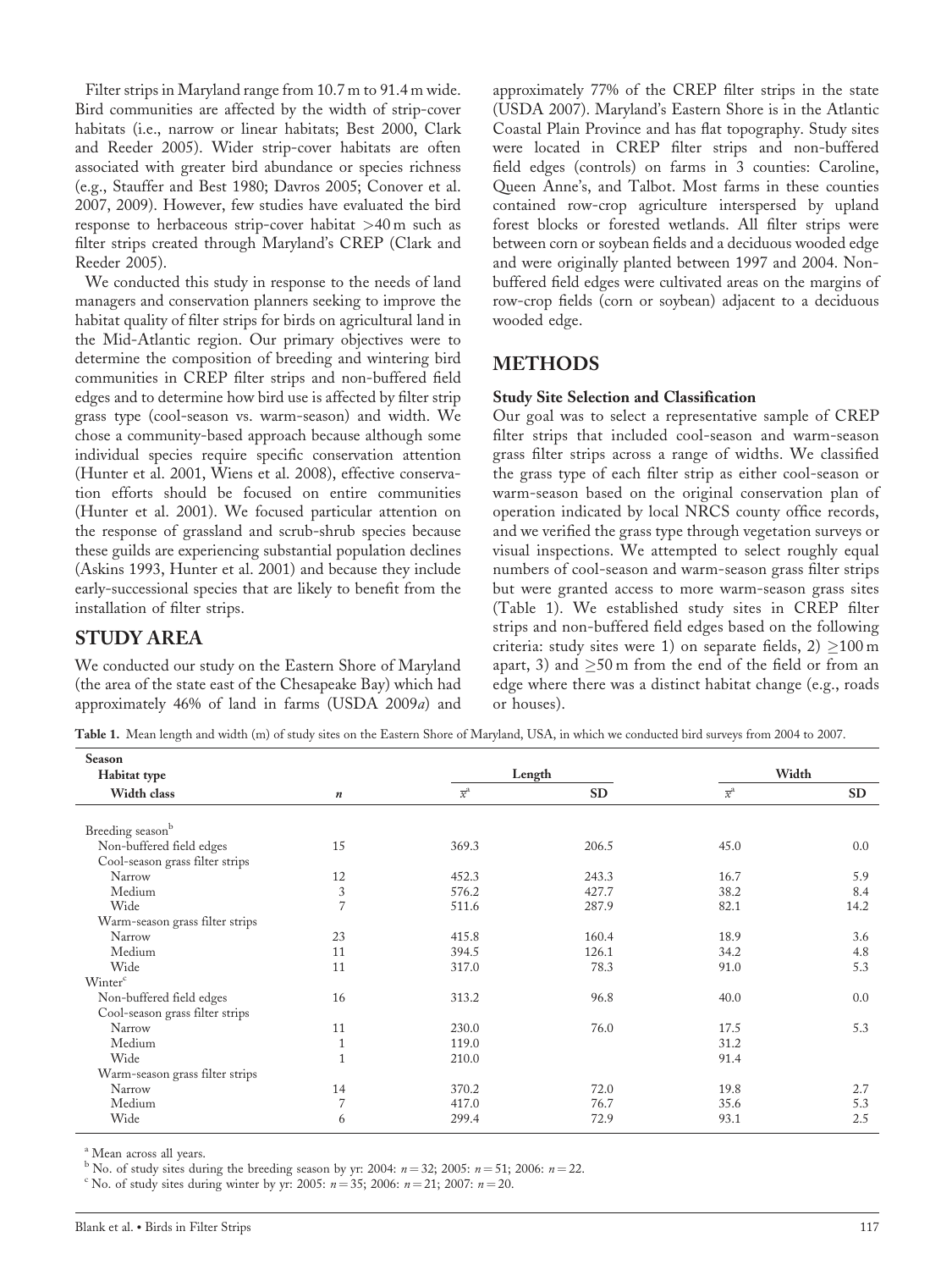We defined filter strip width as the distance from the crop edge to the wooded edge and calculated filter strip width by averaging width measurements taken every 50 m over the length of the filter strip. We classified filter strips as either narrow (<30 m), medium width (30–60 m), or wide (>60 m). Study site widths in filter strips coincided with the width of each filter strip. Non-buffered field edge study sites were 45 m wide in the breeding season and 40 m wide in winter, to approximate the average width of filter strip sites in each season.

We measured study site length from aerial photographs in a Geographic Information System. In 2004 and 2005, study sites spanned as much of the length of the filter strip or nonbuffered field edge as possible (breeding season:  $\bar{x} = 446$  m,  $SD = 225$  m; winter:  $\bar{x} = 444$  m,  $SD = 182$  m). In 2006 and 2007, to increase efficiency and allow for more time to survey other sites, we established shorter study sites (breeding season:  $\bar{x} = 301 \text{ m}$ , SD = 21; winter:  $\bar{x} = 269 \text{ m}$ , SD = 73 m) that we randomly placed along the length of filter strip or non-buffered field edge. We calculated the area of each site by multiplying the site width times the site length.

#### Surveys

During the breeding seasons of 2004–2006 we surveyed birds in 67 filter strips and 15 non-buffered field edges (Table 1). We surveyed 19 of these filter strips in 2 yr and 2 of them in all 3 yr. We conducted breeding bird surveys in non-buffered field edges only in 2005. During winters of 2005–2007 we surveyed birds in 40 filter strips and 16 non-buffered field edges. We surveyed 11 of these filter strips in 2 yr and 2 of them in all 3 yr. We surveyed wintering birds in non-buffered field edges in 2005 and 2007 and surveyed 4 sites in both years.

We surveyed breeding birds in filter strips twice between 19 May and 22 July (once from mid-May to mid-Jun and a second time from mid-Jun to mid-Jul) and once in nonbuffered field edges between 25 May and 30 June in 2005. We did not survey twice in non-buffered field edges because corn crops were too tall by July for observers to conduct a second round of surveys. We conducted all breeding bird surveys between sunrise and 3.5 hr after sunrise. We surveyed wintering birds between 4 January and 10 March, twice in filter strips in 2005 and 2006, 3 times in filter strips in 2007, and twice in non-buffered field edges in 2005 and 2007. We conducted all winter surveys between 1 hr after sunrise and 1 hr before sunset. We did not conduct surveys in rain, fog, falling snow, or wind >16 km/hr.

We conducted bird surveys at each study site by using a strip-transect method with multiple observers. Width of the strip-transect coincided with the width of the filter strip or non-buffered field edge. During breeding bird surveys in filter strips  $\leq 60$  m, and wintering bird surveys in filter strips  $\leq$ 40 m wide, 2 observers spread out evenly along the width of the filter strip and walked parallel to the wooded edge. During breeding bird surveys in filter strips >60 m wide, we added a third observer and used the same technique. In filter strips  $>40$  m wide in winter, observers walked  $\leq$ 20 m apart, turning around at the end of the study site to survey the remainder. Observers counted all birds within the filter strip

area and communicated regularly to reduce the risk of double-counting. We surveyed birds in non-buffered field edges by using the same techniques as in filter strips. Using these methods, average distance from an observer to all points in strip-transects was approximately 8 m in both seasons (breeding season:  $SD = 4.2$  m, max.  $= 16.2$  m; winter:  $SD = 2.4$  m, max.  $= 10$  m), which is sufficient to determine bird densities in fixed areas of herbaceous habitat (Diefenbach et al. 2003, Roberts and Schnell 2006). We identified the species of all birds seen or heard, except in rare events when we did not observe birds clearly enough to identify them. We counted birds observed foraging in the air above study sites and breeding birds observed in branches overhanging study sites because many birds used the wooded edges as perches.

To estimate detection probability during the primary bird surveys we conducted an additional double-observer (Nichols et al. 2000) strip-transect method in 21 of the filter strips surveyed in winter 2006 and in 8 of the filter strips surveyed in the breeding season of 2006. We established one 300-m long strip-transect in each filter strip, with a half-strip width of 10 m in winter and 15 m in the breeding season. One observer walked down the center line of the strip-transect while a second dependent observer walked 5–10 m behind the first observer recording any birds the first observer missed. We conducted double-observer surveys on separate days from primary surveys or several hours after primary surveys.

We searched for nests in 31 filter strips in the breeding seasons of 2005 and 2006. We searched 14 cool-season grass filter strips (8 narrow, 2 medium, and 4 wide) and 17 warmseason grass filter strips (7 narrow, 3 medium, and 7 wide). We searched 28 filter strips in only 1 yr and 3 in 2 yr. In 2005, we randomly chose a 300-m long section of each filter strip to search for nests regardless of its width (Henningsen and Best 2005). In 2006 we searched a  $6,000 \text{--} \text{m}^2$  section to standardize the area searched at each site (due to the wide range of areas among filter strips). We conducted nest searches twice each year, once in late June to early July and again in early July to late July, with 2–8 people spaced approximately 2 m apart. Searchers parted vegetation with poles to scan for nests and flushed birds. We checked active nests every 3–4 days and considered nests successful if  $\geq 1$  of the host young fledged (Henningsen and Best 2005). We also measured the distance from each nest to the crop edge and the wooded edge.

We estimated percent cover of all cool-season and warmseason grasses in 36 filter strips in 2005 (16 cool-season and 20 warm-season) and in 22 filter strips in 2006 (9 cool-season and 13 warm-season) during the breeding season. We surveyed vegetation once each year within 5 days of the second bird survey at each site. In filter strips <45 m wide we established 1 transect line down the center of the strip. In filter strips  $>45$  m wide we divided the strip into 2 sections and established a transect line down the center of each section. We visually estimated percent cover (non-overlapping) of all cool-season and warm-season grass species within a 1-m<sup>2</sup> frame located at random distances perpendicular to points spaced 50 m apart along each transect line.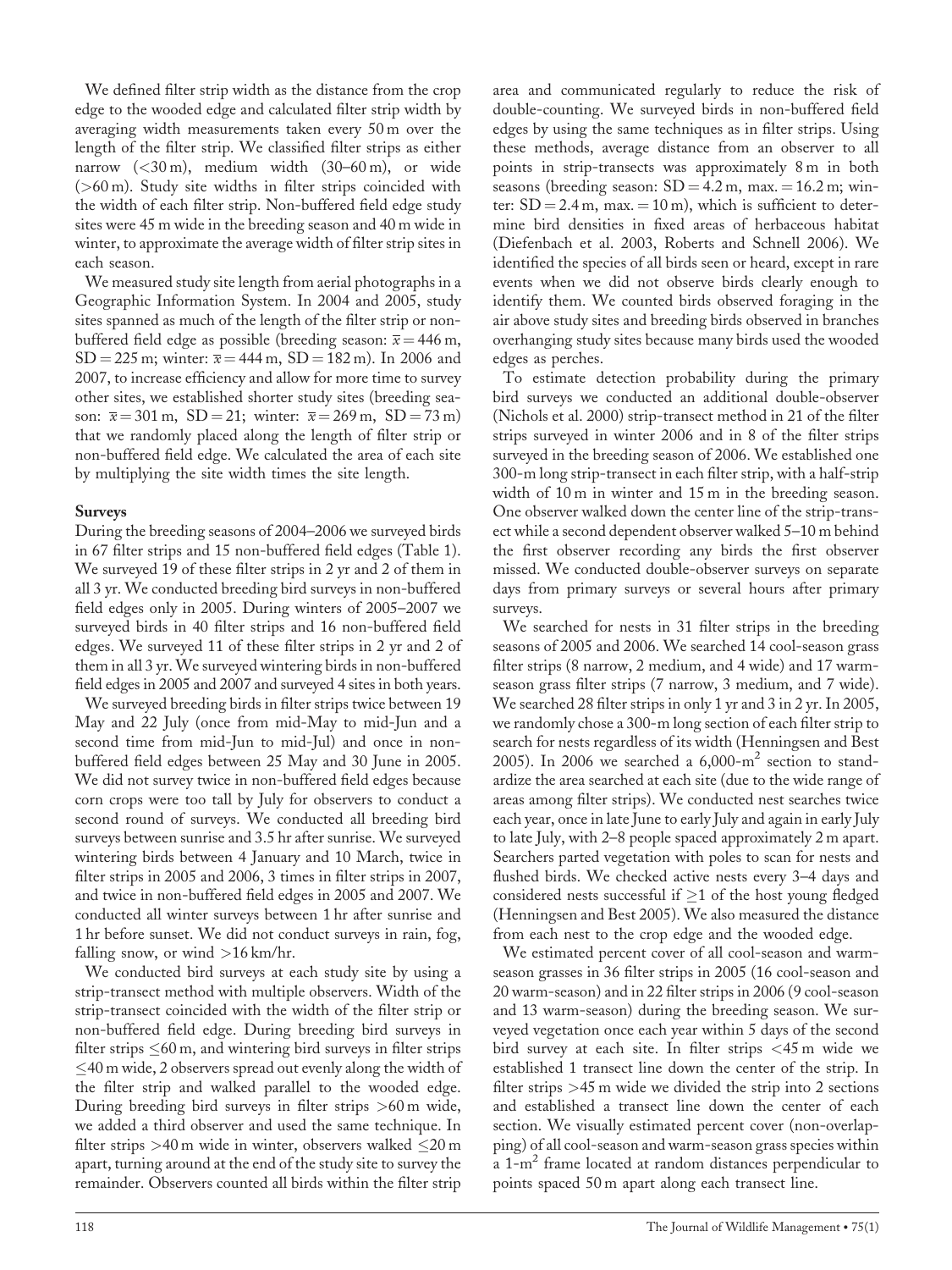#### Statistical Analyses

Bird community metrics and species' densities.– We calculated detection probabilities from the double-observer strip-transects in Program DOBSERV (Nichols et al. 2000). The data allowed for detection estimations when observers were the maximum distance apart during primary strip-transect surveys. Detection probability was  $\geq 0.95$  during the breeding season and  $\geq$ 0.89 in winter. Given these high rates of detection we made no adjustments for detection to the counts.

We omitted 20 surveys from winter 2005 (29% of the surveys from that year) due to the presence of snow on the ground during those surveys that we felt prohibited foraging by wintering birds and reduced available cover. We omitted 2 observations of large flocks ( $\geq$ 300 individuals) of red-winged blackbirds (Agelaius phoeniceus) and common grackles (*Quiscalus quiscula*), respectively, to improve normality. We omitted observations of eastern bluebirds (Sialia sialis) because we most often observed them near bluebird houses that were not evenly distributed among study sites.

We categorized early-successional bird species as either grassland or scrub-shrub birds based on the Birds of North America species accounts (Poole 2010), the North American Breeding Bird Survey Results and Analysis (Sauer et al. 2008), literature on grassland birds (McCoy et al. 1999, Vickery et al. 1999, Hunter et al. 2001, Kammin 2003) and scrub-shrub birds (Askins 1993, Schlossberg and King 2008), and personal observations. We combined obligate grassland birds and facultative grassland birds into a general grassland bird category due to the low abundance of obligate grassland birds we observed in filter strips. Scrub-shrub communities include species associated with scrub-shrub, early-successional, and forest edge conditions (Hunter et al. 2001). We included common yellowthroat (Geothlypis trichas), field sparrow (Spizella pusilla), mourning dove (Zenaida macroura), and northern bobwhite in both the grassland guild and the scrub-shrub guild because they cannot easily be classified into one or the other.

We used 5 bird community metrics in the analyses: total bird density, species richness, grassland bird density, scrubshrub bird density, and total avian conservation value (TACV). We calculated density estimates by dividing the number of birds counted by the area of the site. Species richness is a measure of the number of species recorded at each site, and TACV is an index that incorporates demographic information about each species and has been used effectively to assess the relative conservation value of different habitat types (Nuttle et al. 2003). We calculated TACV for each site by multiplying each species' density by its Partners in Flight conservation priority rank (Carter et al. 2000, Nuttle et al. 2003) for the Mid-Atlantic Bird Conservation Region (Partners in Flight 2008) and then summing the TACV scores of all species within the site (Conover et al. 2007).

We analyzed differences in bird community metrics and species-specific densities among treatments with mixed model analyses of variance (ANOVAs) by using PROC MIXED in SAS (SAS Institute, Cary, NC). For comparisons of filter strips with non-buffered field edges during the breeding season we used a 1-way ANOVA, only included data from the first round of surveys in 2005 (because we surveyed non-buffered field edges only once in 2005), and included wooded edge length as a covariate because it significantly differed among treatments. For all other analyses, we averaged bird community metrics and species' densities from surveys at the same site within a season and used the means for subsequent analyses. We used a 2-way ANOVA to compare filter strip treatments in the breeding season, with grass type (cool-season or warm-season), filter strip width class (narrow, medium, or wide), and their interaction included as fixed effects, and year and site (nested within treatment) as random terms. For analyses of species richness, we used site area as a covariate to account for species-area effects. The interaction between grass type and filter strip width class was not significant for any breeding season models, therefore we evaluated main effects individually. We tested differences between levels of fixed factors by using pair-wise contrasts. Due to the difficulty of finding replicates of medium width and wide, un-mowed, cool-season grass filter strips in winter, we tested grass type and filter strip width in winter in separate 1-way models. We also analyzed responses for species with average densities >20 birds/100 ha (Table 2) and for grasshopper sparrow (Ammodramus savannarum) and savannah sparrow (Passerculus sandwichensis) because they are obligate grassland bird species of high conservation concern in Maryland (Maryland Department of Natural Resources 2004). When necessary, we log or square-root transformed response variables to improve normality. When transformations did not improve normality we conducted a 1-way, non-parametric, Kruskal–Wallis test with PROC NPAR1WAY in SAS, using the mean across all years as the response variable. For the non-parametric test of grassland bird density in filter strips compared to nonbuffered field edges in winter, we standardized bird density by length of the wooded edge. We tested relationships between bird community metrics and percent cover of 4 common grass species with simple linear regressions. We set statistical significance at  $P \leq 0.05$ .

Nest densities and nest survival.–We tested for differences in nest densities among filter strip types by using the same mixed model method as for comparing breeding bird community metrics among filter strips. The interaction between filter strip grass type and filter strip width was significant for grassland bird nest density, therefore we examined differences among simple effect means. We did not find enough grassland bird nests in medium width filter strips to reliably estimate nest densities in that width class so we only compared differences between narrow and wide filter strips.

We used the logistic-exposure method (Shaffer 2004, Shaffer and Thompson 2007), by using PROC GENMOD in SAS, to estimate daily survival rate of nests in filter strips and to model nest survival as a function of multiple explanatory variables. We analyzed all nests combined due to the few nests we found for each species. We considered all possible candidate models including filter strip grass type, filter strip width, the interaction of filter strip grass type and width, distance from the nest to the wooded edge, and year. We only included the interaction of grass type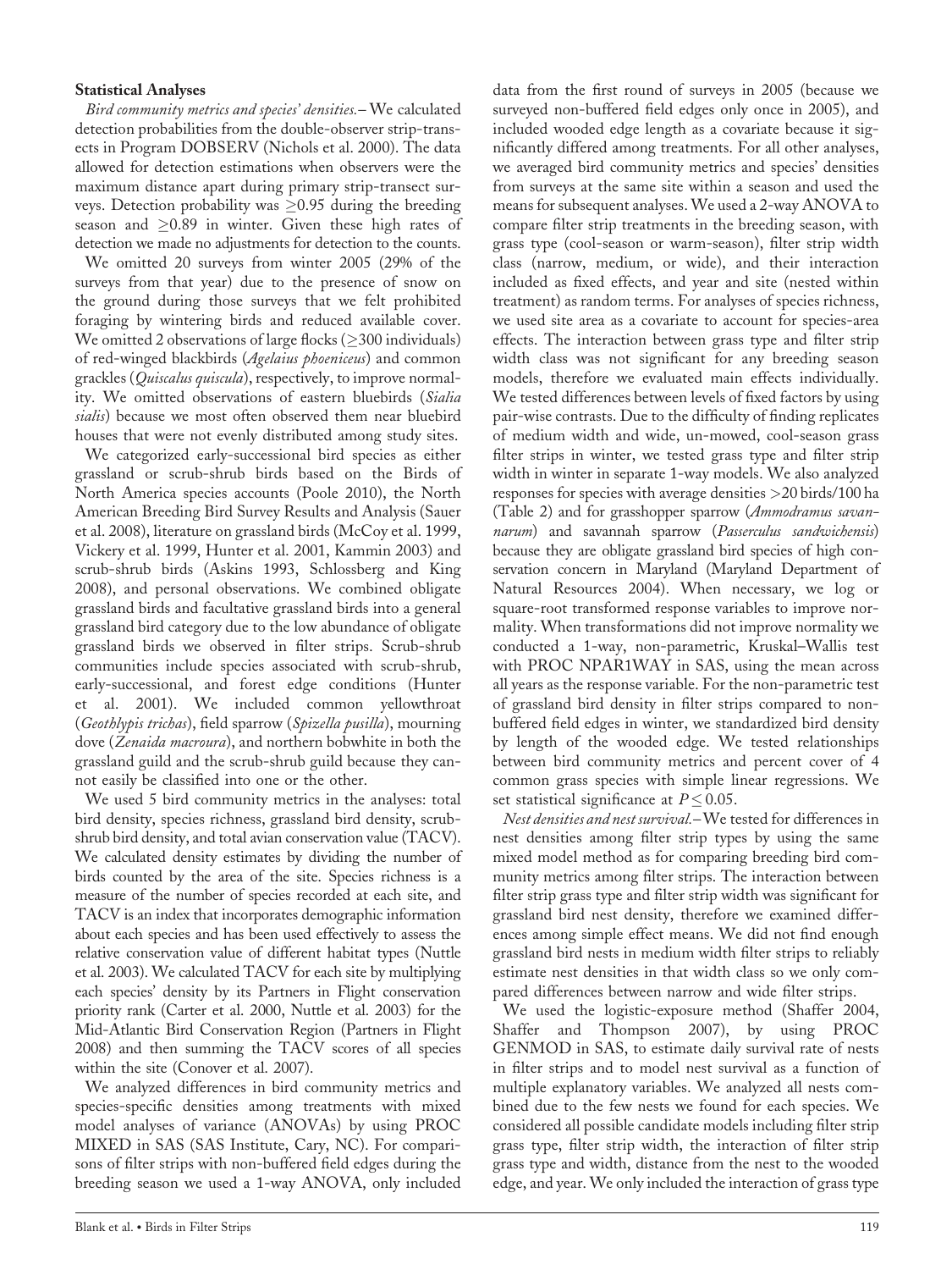| Table 2. Grassland and scrub-shrub bird species (mean density/100 ha) in filter strips on the Eastern Shore of Maryland, USA, during the breeding seasons |  |
|-----------------------------------------------------------------------------------------------------------------------------------------------------------|--|
| (May to Jul) of 2004–2006 and winters (Jan to Mar) of 2005–2007.                                                                                          |  |

|                                          |                                     | Season observed in | <b>Breeding season</b>    |           | Winter           |           |
|------------------------------------------|-------------------------------------|--------------------|---------------------------|-----------|------------------|-----------|
| Common name                              | Bird community guild                | filter strips      | $\overline{x}^{\text{a}}$ | <b>SE</b> | $\overline{x}^a$ | <b>SE</b> |
| Northern bobwhite                        | FG <sup>b</sup> and SS <sup>c</sup> | Year-round         | 8.7                       | 5.7       | 21.7             | 15.6      |
| American kestrel (Falco sparverius)      | FG                                  | Winter             | 0.0                       | 0.0       | 0.2              | 0.2       |
| Mourning dove                            | FG and SS                           | Year-round         | 5.5                       | 3.0       | 21.9             | 18.0      |
| Eastern bluebird                         | FG                                  | Year-round         | 2.2                       | 1.1       | 2.7              | 2.1       |
| Eastern kingbird (Tyrannus tyrannus)     | FG                                  | Breeding           | 11.6                      | 4.0       | 0.0              | 0.0       |
| White-eyed vireo (Vireo griseus)         | SS                                  | Breeding           | 2.2                       | 1.2       | 0.0              | 0.0       |
| Warbling vireo (Vireo gilvus)            | SS                                  | Breeding           | 2.1                       | 1.8       | 0.0              | 0.0       |
| Gray catbird (Dumetella carolinensis)    | SS                                  | Breeding           | 12.6                      | 5.4       | 0.0              | 0.0       |
| Brown thrasher (Toxostoma rufum)         | SS                                  | Breeding           | 3.1                       | 1.5       | 0.0              | 0.0       |
| Common yellowthroat                      | FG and SS                           | Breeding           | 102.4                     | 14.9      | 0.0              | 0.0       |
| Yellow-breasted chat (Icteria virens)    | SS                                  | Breeding           | 2.7                       | 1.7       | 0.0              | 0.0       |
| Eastern towhee (Pipilo erythrophthalmus) | SS                                  | Year-round         | 3.2                       | 1.5       | 4.4              | 4.4       |
| Field sparrow                            | FG and SS                           | Year-round         | 81.6                      | 18.8      | 71.9             | 42.7      |
| Savannah sparrow                         | OG <sup>d</sup>                     | Winter             | 0.0                       | 0.0       | 36.6             | 19.2      |
| Grasshopper sparrow                      | OG                                  | Breeding           | 3.5                       | 1.2       | 0.0              | 0.0       |
| Song sparrow                             | SS                                  | Year-round         | 4.2                       | 2.6       | 455.0            | 94.5      |
| Swamp sparrow                            | SS                                  | Winter             | 0.0                       | 0.0       | 35.1             | 13.0      |
| White-throated sparrow                   | SS                                  | Winter             | 0.0                       | 0.0       | 160.9            | 87.5      |
| Dark-eyed junco                          | SS                                  | Winter             | 0.0                       | 0.0       | 154.7            | 137.1     |
| Northern cardinal                        | SS                                  | Year-round         | 19.1                      | 5.6       | 11.9             | 9.2       |
| Blue grosbeak                            | SS                                  | Breeding           | 38.6                      | 8.1       | 0.0              | 0.0       |
| Indigo bunting                           | SS                                  | Breeding           | 251.6                     | 32.1      | 0.0              | 0.0       |
| Red-winged blackbird                     | FG                                  | Breeding           | 110.9                     | 24.9      | 0.0              | 0.0       |
| Brown-headed cowbird (Molothrus ater)    | FG                                  | Breeding           | 9.6                       | 3.0       | 0.0              | 0.0       |
| Orchard oriole                           | SS                                  | Breeding           | 33.9                      | 9.3       | 0.0              | 0.0       |
| American goldfinch (Spinus tristis)      | SS                                  | Year-round         | 46.8                      | 12.5      | 2.1              | 2.1       |

<sup>a</sup> Mean across all years.

<sup>b</sup> FG, facultative grassland;

<sup>c</sup> OG, obligate grassland;

d SS, scrub-shrub.

and width in models that included both terms in the interaction. We also considered a constant survival model with no parameters other than the intercept. We evaluated models by using Akaike's Information Criterion adjusted for small sample sizes (AICc),  $\Delta AICc$  values, and Akaike weights (Burnham and Anderson 2002). We estimated model parameter uncertainty by using model averaged parameter estimates and evaluated the relative importance of predictor variables by summing the Akaike weights across all models in which the variable occurred (Burnham and Anderson 2002). We did not include nests from 1 warm-season grass filter strip in 2005 ( $n = 21$  nests) in the analysis because we found a disproportionate number of nests in that filter strip, which had a high influence on model selection results. We calculated nest survival over the entire nesting period (laying, incubation, and nestling stages combined), assuming constant daily survival, by raising the daily survival rate to the power of days in the nesting period (Shaffer and Thompson 2007). We assumed a 24-day nesting period based on estimates of the lengths of the nesting periods for the suite of species we found nesting in filter strips (Poole 2010).

## RESULTS

#### Bird Community and Species' Response

We recorded 64 bird species (53 in the breeding season and 23 in winter) in filter strips, including 26 grassland or scrubshrub species (Table 2). Red-winged blackbirds, indigo

buntings (Passerina cyanea), and common yellowthroats had the highest breeding bird densities in filter strips, and song sparrows (Melospiza melodia), white-throated sparrows (Zonotrichia albicollis), and dark-eyed juncos (Junco hyemalis) had the highest wintering bird densities in filter strips. Every breeding and wintering bird community metric was greater in filter strips than in non-buffered field edges (Table 3). Scrub-shrub bird density and TACV in the breeding season were 5.6 and 5.4 times greater in filter strips than in nonbuffered field edges, respectively.

We found no differences among the 5 bird community metrics between cool-season and warm-season grass filter strips in either season. Common yellowthroat density was 2.9 times greater in warm-season grass filter strips  $(\bar{x} = 0.9 \text{ birds/ha}, \text{CL} = 0.5 - 1.4 \text{ birds/ha})$  than in cool-season grass filter strips ( $\overline{x}$  = 0.3 birds/ha, CL = 0.0–0.8 birds/ ha;  $F_{1,61} = 8.21$ ,  $P = 0.006$ ) in the breeding season, but we detected no other differences in species' densities between cool-season and warm-season grass filter strips.

We analyzed the relationship between breeding bird community metrics and percent cover of 4 commonly planted and relatively abundant grass species in 2005 and 2006. These included 2 cool-season grasses (fescue spp. [2005:  $\bar{x} = 7.4\%$ ,  $SD = 10.6\%; 2006: \bar{x} = 6.5\%; SD = 10.9\%]$  and orchardgrass  $[2005: \bar{x} = 13.0\%, SD = 21.4\%; 2006: \bar{x} = 9.2\%, SD = 19.7\%]$ and 2 warm-season grasses (big bluestem [2005:  $\overline{x} = 6.9\%$ ,  $SD = 13.1\%; 2006: \bar{x} = 13.3\%; SD = 22.4\%]$  and switchgrass  $[2005: \bar{x} = 6.0\%, SD = 17.1\%; 2006: \bar{x} = 0.5\%, SD = 1.7\%].$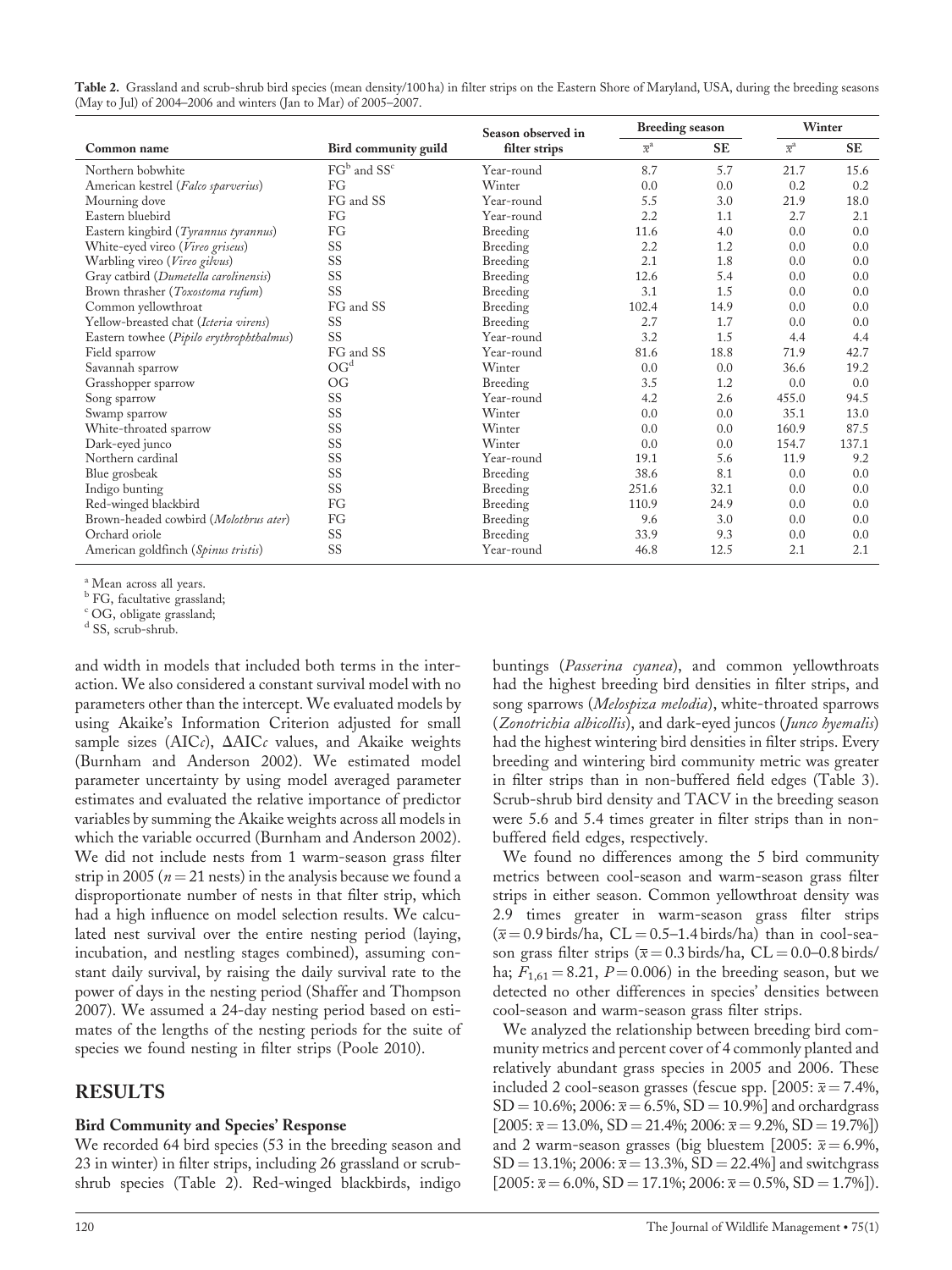Table 3. Least squares means and 95% confidence limits of bird community metrics in filter strips and non-buffered field edges on the Eastern Shore of Maryland, USA, in the breeding season of 2005 and winters of 2005 and 2007.<sup>a</sup>

| Season                                      |                | <b>Filter strips</b> | Non-buffered field edges |              |            |  |
|---------------------------------------------|----------------|----------------------|--------------------------|--------------|------------|--|
| Bird community metric                       | $\overline{x}$ | CL                   | $\overline{x}$           | CL           | F          |  |
| Breeding season <sup>b</sup>                |                |                      |                          |              |            |  |
| Total bird density <sup>c</sup>             | 6.4            | $4.8 - 8.5$          | 1.2                      | $0.5 - 2.3$  | $27.39***$ |  |
| Species richness <sup>a</sup>               | 4.6            | $3.9 - 5.3$          | 1.9                      | $0.8 - 3.0$  | $17.89***$ |  |
| Grassland bird density <sup>c</sup>         | 1.9            | $1.3 - 2.7$          | 0.2                      | $-0.2 - 0.7$ | $17.14***$ |  |
| Scrub-shrub bird density                    | 3.9            | $2.8 - 5.3$          | 0.7                      | $0.2 - 1.5$  | $19.94***$ |  |
| Total avian conservation value <sup>c</sup> | 13.5           | $10.5 - 17.2$        | 2.5                      | $0.7 - 5.0$  | $28.25***$ |  |
| Winter <sup>e</sup>                         |                |                      |                          |              |            |  |
| Total bird density <sup>c</sup>             | 3.6            | $1.9 - 6.3$          | 0.6                      | $-0.1 - 2.0$ | $8.9**$    |  |
| Species richness <sup>d</sup>               | 1.6            | $1.2 - 2.0$          | 0.2<br>$-0.2 - 0.7$      |              | $21.47***$ |  |
| Grassland bird density <sup>t</sup>         |                |                      |                          |              |            |  |
| Scrub-shrub bird density <sup>c</sup>       | 2.9            | $1.6 - 4.7$          | 0.2                      | $-0.3 - 1.1$ | $14.73***$ |  |
| Total avian conservation value <sup>c</sup> | 6.0            | $3.1 - 10.8$         | 0.8                      | $-0.1 - 2.8$ | $10.06***$ |  |

\*\*  $P < 0.01$ .

\*\*\*  $P < 0.001$ .

<sup>a</sup> All density metrics are in units of birds/ha. We used length of edge as a covariate in all analyses because edge length was significantly different between treatments.

 $b$  Analysis of variance (df = 1, 48) with treatment type as a fixed effect.

<sup>c</sup> We present geometric means and CLs after back-transformation.

<sup>d</sup> We used site area as a covariate in the analysis to account for species-area effects.

 $^{\circ}$  Mixed-model analysis of variance (ANOVA; df = 1, 46) with treatment type as a fixed effect and yr and site (nested within treatment) as random effects.  $^{\rm f}$  We could not transform data to meet ANOVA assumptions. A Kruskal–Wallis test indicated that grassland bird density was greater in filter strips compared to non-buffered field edges ( $\chi_1^2 = 3.98, P = 0.046$ ).

Percent cover of orchardgrass was negatively related to total bird density, species richness, grassland bird density, and TACV in 2005 and was negatively related to grassland bird density in 2006 (Table 4).

Breeding bird density was greater closer to the wooded edge of filter strips (Fig. 1), resulting in total bird density being greater in narrow filter strips than in wide filter strips (Table 5). Total avian conservation value was 1.8 times greater in narrow filter strips than in wide filter strips. Density of indigo buntings was 6.0 times greater in narrow filter strips ( $\bar{x}$  = 4.1 birds/ha, CL = 3.3–4.9 birds/ha) than in wide filter strips ( $\overline{x}$  = 0.7 birds/ha, CL = -0.3-1.7 birds/ha;  $t_{61} = 5.31, P \leq 0.001$ ). Grasshopper sparrow and red-winged blackbird densities were greater in wide filter strips than in narrow filter strips (grasshopper sparrow:  $\chi_1^2 = 16.6$ ,

 $P \leq 0.001$ ; red-winged blackbird [narrow:  $\bar{x} = 0.2$  birds/ha,  $CL = 0.0-0.6$  birds/ha; wide:  $\bar{x} = 1.0$  birds/ha,  $CL = 0.5-$ 1.7 birds/ha;  $t_{61} = 2.64$ ;  $P = 0.010$ ]). We observed 90% of grasshopper sparrows in wide filter strips and >60 m away from the wooded edge.

In winter, several bird community metrics were greater in wide filter strips compared to narrower filter strips (Table 5). Total bird density and species richness were 7.1 and 3.5 times greater in wide filter strips than in medium width filter strips, respectively. Densities of field sparrow, savannah sparrow, and swamp sparrow (Melospiza georgiana) were greater in wide filter strips than in narrow filter strips (field sparrow:  $\chi_1^2 = 12.23, \quad P \le 0.001;$  savannah sparrow:  $\chi_1^2 = 15.33,$  $P \le 0.001$ ; swamp sparrow:  $\chi_1^2 = 4.15$ ,  $P = 0.042$ ) and medium width filter strips (field sparrow:  $\chi_1^2 = 7.59$ ,

Table 4. Test statistics from simple linear regressions of breeding bird community metrics on the percent cover of 4 commonly planted grass species in filter strips on the Eastern Shore of Maryland, USA, from 2005 to 2006.

|                                | Cool-season grasses |                  |              |                  | Warm-season grasses |                  |             |                  |
|--------------------------------|---------------------|------------------|--------------|------------------|---------------------|------------------|-------------|------------------|
| Yr                             | Fescue spp.         |                  | Orchardgrass |                  | <b>Big bluestem</b> |                  | Switchgrass |                  |
| Bird community metric          |                     | $\boldsymbol{P}$ |              | $\boldsymbol{P}$ |                     | $\boldsymbol{P}$ | t           | $\boldsymbol{P}$ |
| $2005^{\rm a}$                 |                     |                  |              |                  |                     |                  |             |                  |
| Total bird density             | $-0.02$             | 0.938            | $-2.61$      | 0.013            | $-0.15$             | 0.878            | 0.13        | 0.896            |
| Species richness <sup>b</sup>  | 0.20                | 0.842            | $-2.3$       | 0.028            | 0.61                | 0.543            | $-0.61$     | 0.544            |
| Grassland bird density         | $-0.27$             | 0.792            | $-3.26$      | 0.003            | 0.35                | 0.728            | 0.24        | 0.812            |
| Scrub-shrub bird density       | $-0.88$             | 0.386            | $-1.8$       | 0.081            | $-0.29$             | 0.776            | 0.51        | 0.614            |
| Total avian conservation value | 0.01                | 0.992            | $-2.87$      | 0.007            | $-0.16$             | 0.872            | 0.12        | 0.908            |
| $2006^{\rm a}$                 |                     |                  |              |                  |                     |                  |             |                  |
| Total bird density             | 0.92                | 0.370            | $-1.48$      | 0.154            | $-0.43$             | 0.674            | $-0.43$     | 0.674            |
| Species richness <sup>b</sup>  | 1.62                | 0.122            | $-2.08$      | 0.051            | $-0.65$             | 0.524            | 0.27        | 0.789            |
| Grassland bird density         | 1.36                | 0.190            | $-2.22$      | 0.038            | $-0.48$             | 0.636            | 0.58        | 0.571            |
| Scrub-shrub bird density       | 1.09                | 0.289            | $-1.16$      | 0.259            | $-1.09$             | 0.287            | $-0.28$     | 0.783            |
| Total avian conservation value | 0.99                | 0.336            | $-1.93$      | 0.067            | $-0.44$             | 0.667            | $-0.21$     | 0.840            |

<sup>a</sup> Df = 1, 34 in 2005; df = 1, 20 in 2006.

<sup>b</sup> We used study site area as a covariate in the regression analysis of species richness.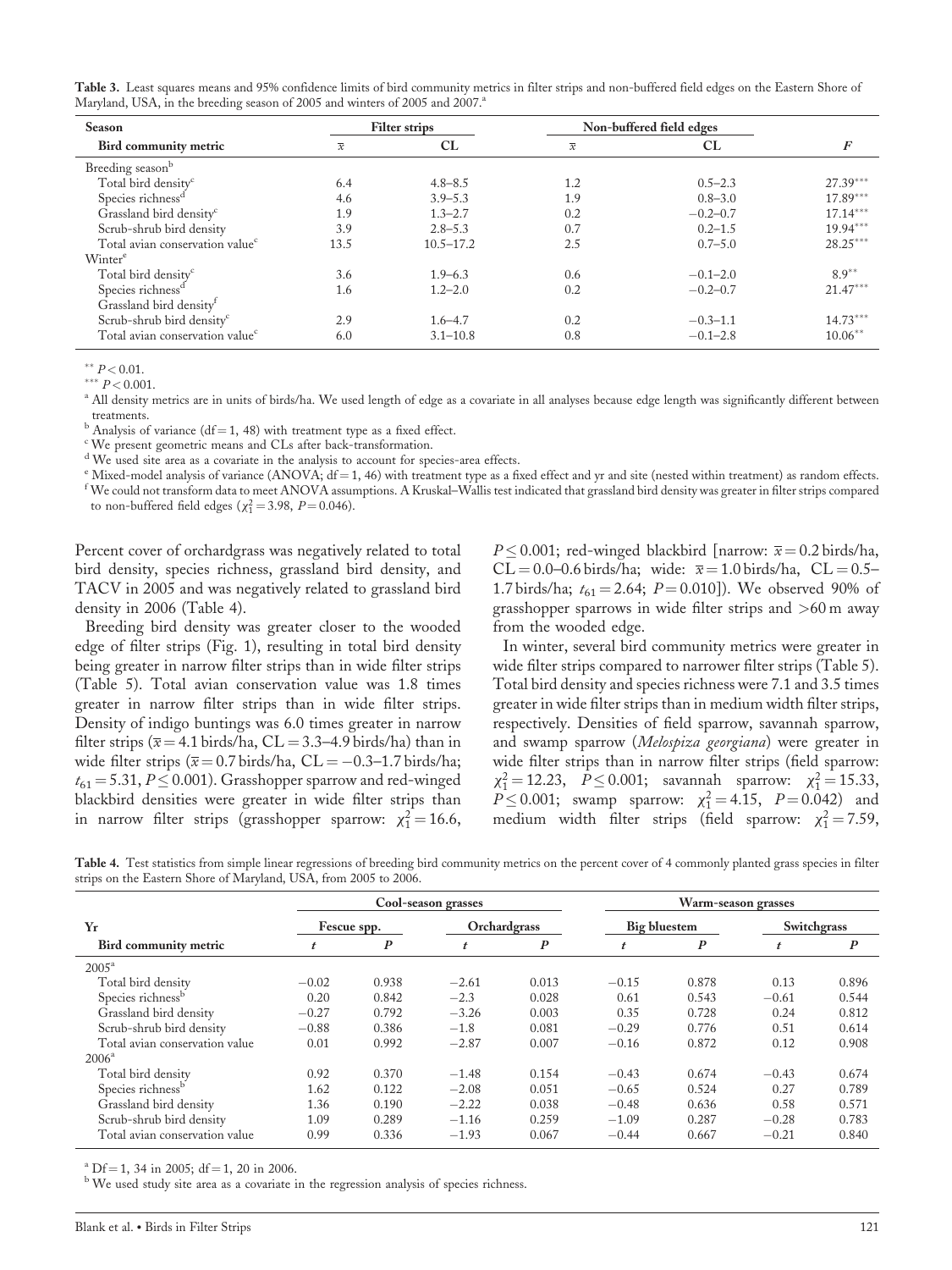

Figure 1. Total breeding bird density (mean across years  $\pm$  SE), by distance from the wooded edge, in filter strips >90 m wide on the Eastern Shore of Maryland, USA, from 2004 to 2006. The 0–15 m distance category includes birds we observed in branches overhanging filter strips because many birds used the wooded edges as perches.

 $P = 0.006$ ; savannah sparrow:  $\chi_1^2 = 7.59$ ,  $P = 0.006$ ; swamp sparrow:  $\chi_1^2 = 3.99$ ,  $P = 0.046$ ). Song sparrow density was greater in wide compared to medium filter strips ( $\chi_1^2 = 5.95$ ,  $P = 0.014$ ). We observed 76% of savannah sparrows in wide filter strips and >60 m away from the wooded edge.

#### Nest Density and Nest Survival

We found 82 nests in filter strips in 2005 and 2006, of which 67 were within designated nest searching areas and of 9 different species: common yellowthroat ( $n = 8$ ), field sparrow  $(n = 8)$ , grasshopper sparrow  $(n = 1)$ , song sparrow  $(n = 1)$ , northern cardinal (*Cardinalis cardinalis*;  $n = 1$ ), blue grosbeak (Passerina caerulea;  $n = 3$ ), indigo bunting ( $n = 22$ ), redwinged blackbird  $(n = 21)$ , orchard oriole (Icterus spurious;  $n = 2$ ). We found no differences in total nest density or scrub-shrub nest density between filter strip grass types or filter strip width classes. Grassland bird nest density was higher in wide, warm-season grass filter strips ( $\overline{x} = 2.7$  nests/ ha,  $CL = 1.2 - 4.8$  nests/ha) than in narrow, warm-season grass filter strips  $(\overline{x} = 0.1 \text{ nests/ha}, \text{ CL} = -0.1 - 0.8 \text{ nests/}$ ha,  $t_{22} = 3.17$ ,  $P = 0.005$ ), and in narrow ( $\bar{x} = 0.2$  nests/ha,  $CL = -0.1 - 0.8$  nests/ha;  $t_{22} = 3.32$ ,  $P = 0.003$ ) and wide  $(\bar{x} = 0.2 \text{ nests/ha}, \text{ CL} = -0.1 - 1.1 \text{ nests/ha}, t_{22} = 3.1,$  $P = 0.005$ ) cool-season grass filter strips.

We evaluated daily nest survival rates in filter strips for 61 nests. None of the candidate models had high Akaike weights (>0.20). The constant survival model was the top ranked model. Four models had only one explanatory variable (filter strip grass type, filter strip width, distance from the nest to the wooded edge, and year) and had  $\Delta AICc$  values <2.0. No explanatory variable was consistently included in the top ranked models. All variables we considered had low relative importance (range: 0.27–0.40). Given these model selection results, we assumed a constant survival model to estimate daily nest survival rate and nest survival over the entire nesting period, for all nesting species combined. Daily nest survival rate was  $0.91$  (CL = 0.88–0.93) and nest survival for the entire nesting period was  $10.7\%$  (CL = 5.1– 18.8%).

#### DISCUSSION

Every bird community metric was substantively greater in filter strips than in non-buffered field edges, indicating that establishment of filter strips has achieved some of the wildlife benefits intended by Maryland's CREP. Our results agree with findings of other studies that compared bird community metrics in herbaceous strip-cover habitats to non-buffered field edges (e.g., Smith et al. 2005; Conover et al. 2007, 2009). In Mississippi, species richness was greater in agricultural fields with herbaceous field borders than in those

Table 5. Least squares means and 95% confidence limits of bird community metrics, by filter strip width class, in filter strips on the Eastern Shore of Maryland, USA, during the breeding seasons of 2004–2006 and the winters of 2005–2007.<sup>a</sup>

| Season                                      |                          | Medium $(30-60 \,\mathrm{m})$<br>Narrow $(<30 \,\mathrm{m})$ |                          | Wide $(>60 \,\mathrm{m})$ |                          | Narrow vs.<br>medium | Narrow vs.<br>wide | Medium vs.<br>wide |                  |
|---------------------------------------------|--------------------------|--------------------------------------------------------------|--------------------------|---------------------------|--------------------------|----------------------|--------------------|--------------------|------------------|
| <b>Bird community metric</b>                | $\overline{\mathcal{X}}$ | CL                                                           | $\overline{\mathcal{X}}$ | CL                        | $\overline{\mathcal{X}}$ | CL                   | $\boldsymbol{P}$   | $\boldsymbol{P}$   | $\boldsymbol{P}$ |
| Breeding season <sup>b</sup>                |                          |                                                              |                          |                           |                          |                      |                    |                    |                  |
| Total bird density                          | 11.2                     | $6.5 - 15.8$                                                 | 7.6                      | $2.0 - 13.2$              | 5.6                      | $0.5 - 10.6$         | 0.099              | 0.002              | 0.377            |
| Species richness <sup>c</sup>               | 4.5                      | $2.4 - 6.5$                                                  | 4.4                      | $2.1 - 6.8$               | 3.2                      | $0.9 - 5.5$          | 0.971              | 0.226              | 0.250            |
| Grassland bird density <sup>d</sup>         | 1.8                      | $0.9 - 3.1$                                                  | 2.4                      | $1.0 - 4.8$               | 2.0                      | $0.9 - 3.6$          | 0.471              | 0.781              | 0.648            |
| Scrub-shrub bird density <sup>d</sup>       | 5.9                      | $3.5 - 9.7$                                                  | 4.0                      | $1.9 - 7.7$               | 2.0                      | $0.9 - 3.8$          | 0.162              | < 0.001            | 0.039            |
| Total avian conservation value              | 21.8                     | $12.8 - 30.9$                                                | 15.6                     | $4.5 - 26.7$              | 11.6                     | $1.8 - 21.4$         | 0.165              | 0.007              | 0.413            |
| Winter <sup>e</sup>                         |                          |                                                              |                          |                           |                          |                      |                    |                    |                  |
| Total bird density <sup>d</sup>             | 4.9                      | $2.4 - 9.2$                                                  | 1.3                      | $-0.1 - 4.5$              | 9.1                      | $3.0 - 24.5$         | 0.051              | 0.292              | 0.019            |
| Species richness <sup>c</sup>               | 1.5                      | $1.0 - 2.0$                                                  | 0.8                      | $0.0 - 1.6$               | 2.8                      | $1.9 - 3.7$          | 0.126              | 0.023              | 0.002            |
| Grassland bird density <sup>t</sup>         |                          |                                                              |                          |                           |                          |                      |                    |                    |                  |
| Scrub-shrub bird density <sup>d</sup>       | 3.4                      | $1.6 - 6.4$                                                  | 1.1                      | $-0.1 - 3.9$              | 3.8                      | $1.0 - 10.3$         | 0.104              | 0.854              | 0.153            |
| Total avian conservation value <sup>d</sup> | 8.7                      | $3.8 - 16.9$                                                 | 2.0                      | $0.0 - 7.5$               | 18.7                     | $5.6 - 58.1$         | 0.050              | 0.208              | 0.012            |

<sup>a</sup> All density metrics are in units of birds/ha.

 $b$  Mixed-model analysis of variance (ANOVA; df = 2, 61) with grass type and filter strip width class as fixed factors and yr and site (nested within treatment factors) as random effects.

<sup>c</sup> We used site area as a covariate in the analysis to account for species-area effects.

<sup>d</sup> We present geometric means and CLs after back-transformation.

 $e$  Mixed-model ANOVA (df = 2, 37) with filter strip width class as a fixed factor and yr and site (nested within filter strip width class) as random effects.  $^{\rm f}$  We could not transform data to meet ANOVA assumptions. Kruskal–Wallis tests indicated that grassland bird density in winter was not different between narrow and medium width filter strips ( $\chi_1^2 = 0.73$ , P=0.394) but was greater in wide compared to narrow ( $\chi_1^2 = 10.56$ , P=0.001) and medium width  $(\chi_1^2 = 8.70, P = 0.003)$  filter strips.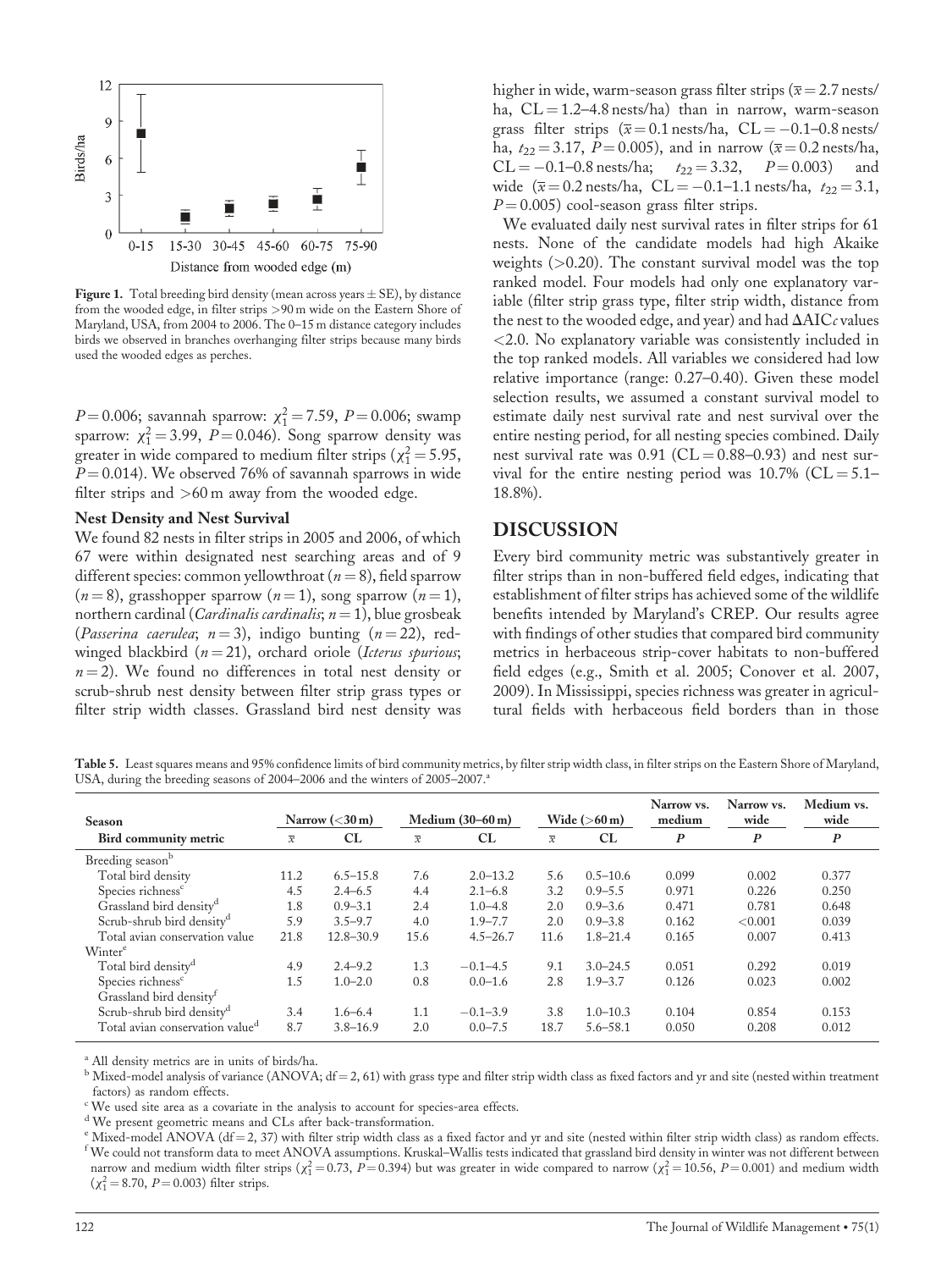without field borders during the breeding season (Smith et al. 2005). In the Mississippi Alluvial Valley, total bird abundance, species richness, and TACV were greater in field borders than in non-bordered field margins in winter, particularly in field borders >30 m wide (Conover et al. 2007).

We recorded 53 breeding bird species using filter strips in Maryland, which is more than other studies of breeding bird use in herbaceous strip-cover habitats (Best 2000, Kammin 2003, Davros 2005). We counted birds in overhanging tree branches along the wooded edge because many species use tree branches as perches. In most other studies birds were recorded only if they were seen in the strip. Furthermore, some studies of birds in herbaceous strip-cover habitat were conducted in more open agricultural landscapes containing fewer bird species associated with forested and transitional habitats.

Our finding that most bird community metrics did not differ between cool-season and warm-season grass filter strips is similar to other studies conducted in grassland habitats. In a study of CRP fields in Nebraska, Delisle and Savidge (1997) did not find differences in total bird abundance between cool-season grass fields and warm-season grass fields. Henningsen and Best (2005) found relative bird abundance and relative nest abundance to be similar between cool-season and warm-season grass filter strips in Iowa. Both cool-season and warm-season grasses can provide habitat for breeding and wintering birds, and bird response varies depending on vegetative diversity and habitat structure (McCoy et al. 2001).

We found a negative relationship with most bird community metrics and the percent cover of orchardgrass. Orchardgrass is non-native, is highly competitive and can often dominate other grasses and forbs (Grime 1973), and its wildlife value is very low (Harper et al. 2007). Some grassland birds prefer less dense and more diverse grassland plantings over single-species monocultures (e.g., Whitmore 1981, McCoy et al. 2001, Gill et al. 2006). Filter strips dominated by orchardgrass may lack the openness and plant diversity necessary to attract early-successional birds. Light discing could improve habitat for early-successional birds, such as northern bobwhite, by encouraging more bare ground and forbs and decreasing litter and grass cover (Greenfield et al. 2002). However, because a primary purpose of filter strips is to remove non-point source pollutants from agricultural runoff, opening filter strip vegetation to increase bird habitat value must be balanced with the need for maintaining the ability of filter strip vegetation to filter runoff from agricultural fields.

We used bird densities as measures of habitat quality because although abundance will tend to increase as the area of habitat increases (Stauffer and Best 1980, Davros 2005), bird density measures the relative number of birds in areas of different size. We found that total bird density, scrub-shrub bird density, and TACV in the breeding season decreased with increasing filter strip width because most breeding birds were near the wooded edge regardless of the filter strip width. In contrast, several bird community metrics and species-

specific densities in winter were greater in wide filter strips compared to narrower filter strips.

Grasshopper sparrows and savannah sparrows were the only obligate grassland bird species observed in filter strips. Densities of grasshopper sparrows in the breeding season and savannah sparrows in winter were greater in wide filter strips, and most individuals were >60 m from the wooded edge, which is not surprising considering that obligate grassland birds exhibit area sensitivity (Ribic et al. 2009) and prefer large areas farther from wooded edges (Helzer and Jelinski 1999). Grassland bird nest density was also greater in wide, warm-season grass filter strips, suggesting that filter strips adjacent to wooded edges and >60 m wide provide better habitat for grassland birds, particularly obligate grassland species, than filter strips  $<$  60 m wide. However, wide filter strips adjacent to wooded edges may still be too narrow to provide adequate habitat for a diverse community of grassland birds that require abundant grassland interior areas (Helzer and Jelinski 1999). Although some small grassland patches are important for grassland birds (Ribic et al. 2009), large blocks of early-successional habitat may be necessary to maintain populations of grassland and shrubland birds adversely affected by fragmentation (Askins 1993).

High bird density and species richness does not necessarily indicate high-quality habitat for birds (Van Horne 1983). Although bird abundance and nest densities in herbaceous strip-cover habitats are generally much greater than in CRP fields, nest survival is generally lower in strip-cover habitats than in CRP fields with comparable vegetation (Best 2000). We estimate that for the suite of species we found nesting in filter strips, nest survival over the entire nesting period was 10.7%. Other studies have found similarly low nest survival in herbaceous strip-cover habitats (Bryan and Best 1994, Kammin 2003, Knoot 2004, Henningsen and Best 2005) compared to CRP fields (e.g., McCoy et al. 1999, 2001). For example, Henningsen and Best (2005) reported that nest survival of common yellowthroats and song sparrows in filter strips adjacent to woody vegetation was 5.4% and 7.5%, respectively. Bryan and Best (1994) reported that nest survival of red-winged blackbirds was 8.4% in grassed waterways. Predation is the most significant reason for nest failure in herbaceous strip-cover habitats (Bryan and Best 1994, Kammin 2003, Davros 2005, Henningsen and Best 2005). These results have raised concern that filter strips act as reproductive sinks for birds. We did not attempt to determine if filter strips were sources or sinks but rather sought to understand how nest survival was related to filter strip characteristics. None of the variables we included in our candidate models were strongly related to daily nest survival, which may be due to the lower number of nests we found compared to other studies of nest survival in filter strips (Kammin 2003, Davros 2005, Henningsen and Best 2005).

# MANAGEMENT IMPLICATIONS

State and federal conservation agencies should continue to encourage landowners to install filter strips to provide better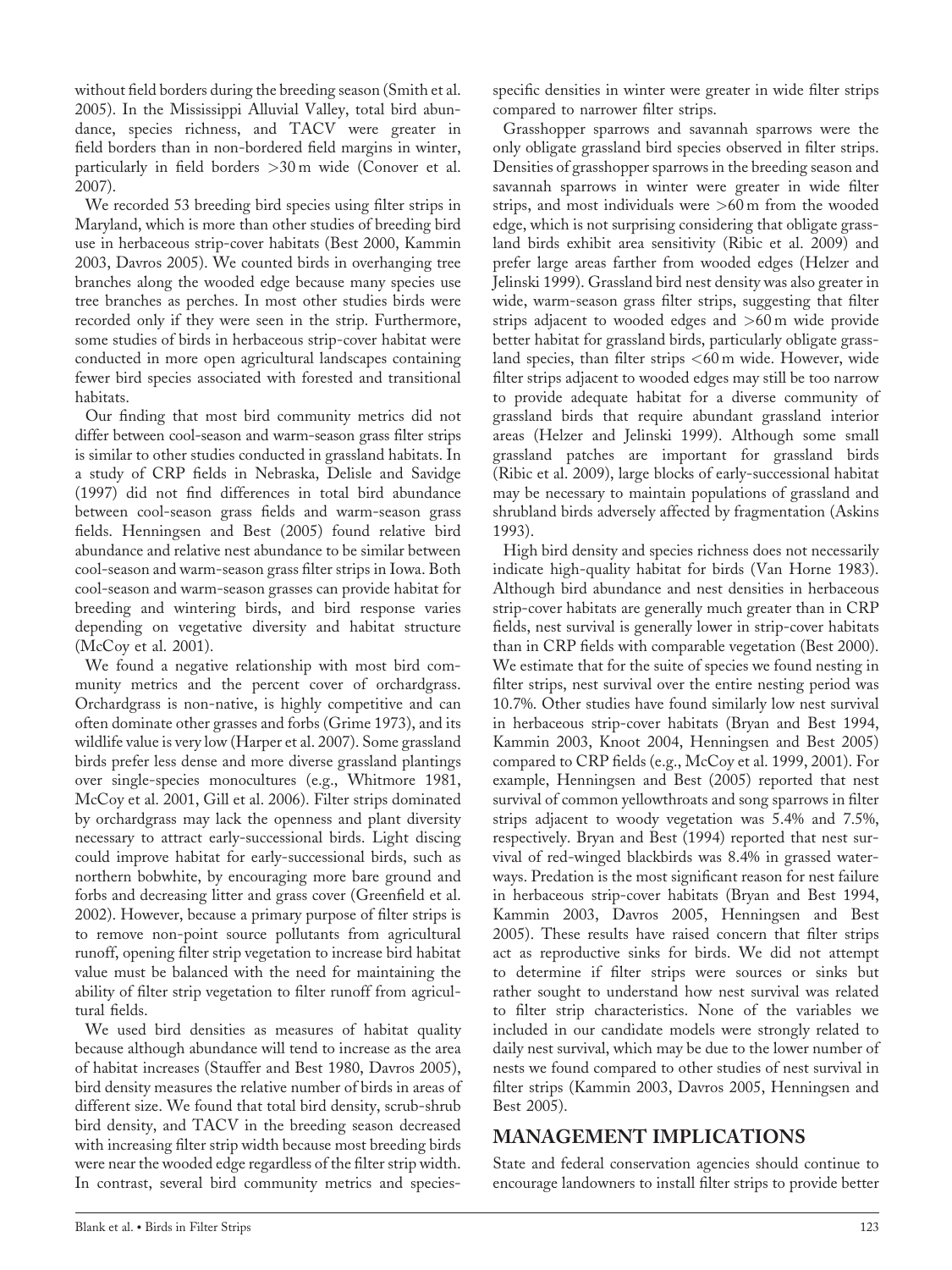bird habitat than non-buffered field edges in agricultural landscapes. Wide filter strips >60 m along wooded edges will likely be better habitat for grassland birds, particularly obligate grassland species. Increasing filter strip length can provide additional habitat for many bird species and may be more feasible in working agricultural landscapes. We found a negative relationship between the percent cover of orchardgrass and most bird community metrics. Given that orchardgrass is non-native, highly competitive, and of low value to wildlife, we recommend against planting orchardgrass in filter strips and reducing or eliminating orchardgrass from filter strips through management practices.

## ACKNOWLEDGMENTS

We thank M. Gimpel, J. Guerard, L. Kelly, B. Olsen, J. Parks, Z. Parks, and D. Small for their help in the field. We appreciate L. Adams, P. Marra, and G. Brewer for their help with the study design. B. Momen, M. Runge, T. Shaffer, E. Grant, S. Sillett, C. Che-castaldo, and L. Douglass assisted with statistical analysis. We thank the farm owners that allowed us to work on their properties. The NRCS and the Farm Service Agency staff in Caroline, Kent, Queen Anne's, and Talbot counties helped with locating CREP filter strips and with technical information. P. Engler, A. Lynn, and S. Strano at NRCS, Maryland, helped with study design and technical resources. N. Gerber and the staff at the Chesapeake Wildlife Heritage provided technical information and advice. Funding was provided by the NRCS Agricultural Wildlife Conservation Center and the Maryland Department of Natural Resources.

## LITERATURE CITED

- Askins, R. A. 1993. Population trends in grassland, shrubland, and forest birds in eastern North America. Current Ornithology 11:1–34.
- Best, L. B. 2000. The value of buffer habitats for birds in agricultural landscapes. Pages 75–94 in W. L. Hohman, and D. J. Halloum, editors. A comprehensive review of Farm Bill contributions to wildlife conservation, 1985–2000. USDA/NRCS/WHMI Technical Report, Washington, D.C., USA.
- Bryan, G. G., and L. B. Best. 1994. Avian nest density and success in grassed waterways in Iowa rowpcrop fields. Wildlife Society Bulletin 22:583–592.
- Burger, L. W. Jr., E. W. Kurzejeski, T. V. Dailey, and M. R. Ryan. 1990. Structural characteristics of vegetation in CRP fields in Northern Missouri and their suitability as bobwhite habitat. Transactions of the North American Wildlife and Natural Resources Conference 55:74–83.
- Burnham, K. P., and D. R. Anderson. 2002. Model selection and multimodel inference: a practical information-theoretic approach. Springer, New York, New York, USA.
- Carter, M. F., W. C. Hunter, D. N. Pashley, and K. V. Rosenberg. 2000. Setting conservation priorities for landbirds in the United States: the Partners in Flight approach. Auk 117:541–548.
- Clark, W. R., and K. F. Reeder. 2005. Continuous Conservation Reserve Program: factors influencing the value of agricultural buffers to wildlife conservation. Pages 93-113 in J. B. Haufler, editor. Fish and wildlife benefits of Farm Bill conservation programs: 2000–2005 update. The Wildlife Society Technical Review 05-2, Bethesda, Maryland, USA.
- Conover, R. R., L. W. Burger, Jr., and E. T. Linder. 2007. Winter avian community and sparrow response to field border width. Journal of Wildlife Management 71:1917–1923.
- Conover, R. R., L. W. Burger, Jr., and E. T. Linder. 2009. Breeding bird response to field border presence and width. Wilson Journal of Ornithology 121:548–555.
- Davros, N. M. 2005. Grassland bird and arthropod responses to USDA filter strip characteristics in southwestern Minnesota. Thesis, Iowa State University, Ames, USA.
- Delisle, J. M., and J. A. Savidge. 1997. Avian use and vegetation characteristics of Conservation Reserve Program fields. Journal of Wildlife Management 61:318–325.
- Diefenbach, D. R., D. W. Brauning, and J. A. Mattice. 2003. Variability in grassland bird counts related to observer differences and species detection rates. Auk 120:1168–1179.
- Gill, D. E., P. Blank, J. Parks, J. B. Guerard, B. Lohr, E. Schwartzman, J. G. Gruber, G. Dodge, C. A. Rewa, and H. F. Sears. 2006. Plants and breeding bird response on a managed Conservation Reserve Program grassland in Maryland. Wildlife Society Bulletin 34:944–956.
- Greenfield, K. C., L. W. Burger, Jr., M. J. Chamberlain, and E. W. Kurzejeski. 2002. Vegetation management practices on Conservation Reserve Program fields to improve northern bobwhite habitat quality. Wildlife Society Bulletin 30:527–538.
- Grime, J. P. 1973. Competitive exclusion in herbaceous vegetation. Nature 242:344–347.
- Harper, C. A., G. E. Bates, M. P. Hansbrough, M. J. Gudlin, J. P. Gruchy, and P. D. Keyser. 2007. Native warm-season grasses: identification, establishment and management for wildlife and forage production in the mid-South. University of Tennessee Extension, Institute of Agriculture, Knoxville, Tennessee, USA.
- Helzer, C. J., and D. E. Jelinski. 1999. The relative importance of patch area and perimeter-area ratio to grassland breeding birds. Ecological Applications 9:1448–1458.
- Henningsen, J. C., and L. B. Best. 2005. Grassland bird use of riparian filter strips in southeast Iowa. Journal of Wildlife Management 69:198– 210.
- Hunter, W. C., D. A. Buehler, R. A. Canterbury, J. L. Confer, and P. B. Hamel. 2001. Conservation of disturbance-dependent birds in eastern North America. Wildlife Society Bulletin 29:440–455.
- Kammin, L. 2003. Conservation buffer filter strips as habitat for grassland birds in Illinois. Thesis, University of Illinois at Urbana-Champaign, Urbana, USA.
- Knoot, T. G. 2004. The influence of local and landscape factors on wildlife use of grassed waterways in Southeast Iowa. Thesis, Iowa State University, Ames, USA.
- Maryland Department of Natural Resources. 2004. Maryland's wildlife diversity conservation plan, species of greatest conservation need: birds. Wildlife and Heritage Service, Natural Heritage Program, Annapolis, Maryland, USA.
- McCoy, T. D., M. R. Ryan, L. W. Burger, Jr., and E. W. Kurzejeski. 2001. Grassland bird conservation: CP1 vs. CP2 plantings in Conservation Reserve Program fields in Missouri. American Midland Naturalist 145:1–17.
- McCoy, T. D., M. R. Ryan, E. W. Kurzejeski, and L. W. Burger. Jr., 1999. Conservation Reserve Program: source or sink habitat for grassland birds in Missouri? Journal of Wildlife Management 63:530–538.
- Nichols, J. D., J. E. Hines, J. R. Sauer, F. W. Fallon, J. E. Fallon, and P. J. Heglund. 2000. A double-observer approach for estimating detection probability and abundance from point counts. Auk 117:393–408.
- Nuttle, T., A. Leidolf, and L. W. Burger. Jr., 2003. Assessing conservation value of bird communities with Partners in Flight-based ranks. Auk 120:541–549.
- Partners in Flight. 2008. Species assessment database. (http://www.rmbo. org/pif/scores/scores.html.) Accessed 15 June 2008.
- Poole, A. editor. 2010. The birds of North America online. Cornell Laboratory of Ornithology, Ithaca, New York, USA. (http://bna.birds.cornell.edu/BNA/.) Accessed 29 Mar 2010.
- Ribic, C. A., R. R. Koford, J. R. Herkert, D. H. Johnson, N. D. Niemuth, D. E. Naugle, K. K. Bakker, D. W. Sample, and R. B. Renfrew. 2009. Area sensitivity in North American grassland birds: patterns and processes. Auk 126:233–244.
- Roberts, J. P., and G. D. Schnell. 2006. Comparison of survey methods for wintering grassland birds. Journal of Field Ornithology 77:46–60.
- Sauer, J. R., J. E. Hines, and J. Fallon. 2008. The North American Breeding Bird Survey, results and analysis 1966–2007. Version 5.15.2008. USGS Patuxent Wildlife Research Center, Laurel, Maryland, USA.
- Schlossberg, S., and D. I. King. 2008. Are shrubland birds edge specialists? Ecological Applications 18:1325–1330.